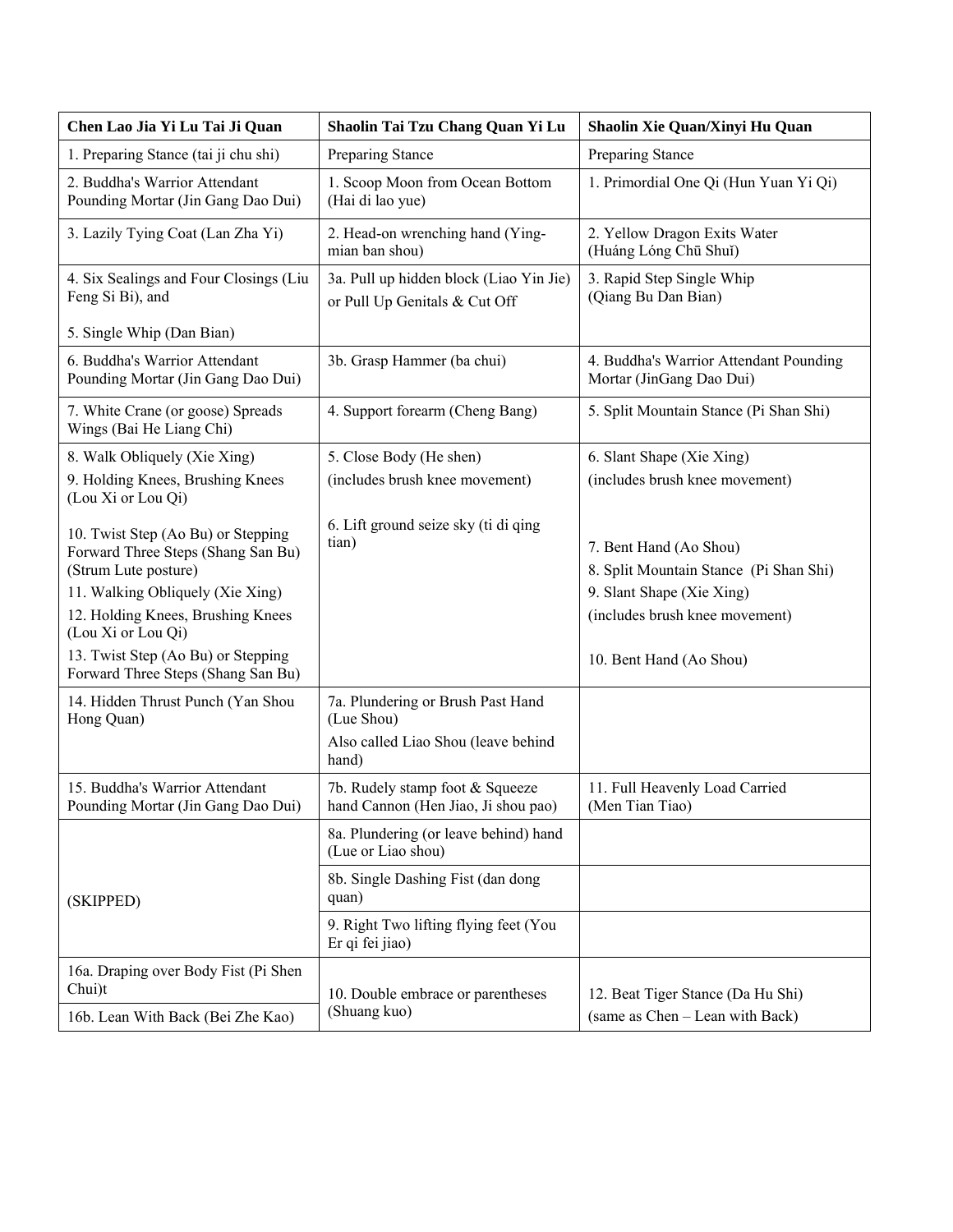| 17. Blue Dragon Out of Water<br>(Qing Long Chu Shui)                                                     | 11. Close body with both wrapping<br>fists (Su shen shuang bao quan)<br>12. Left Plowing (Digging Wedge)<br>hammer (Zuo jue-xie chui) | 14. (Lian Huan Chui Yi) - Continuous<br>Hammer 1                                                                       |
|----------------------------------------------------------------------------------------------------------|---------------------------------------------------------------------------------------------------------------------------------------|------------------------------------------------------------------------------------------------------------------------|
|                                                                                                          | (same as done in Chen Er Lu)                                                                                                          |                                                                                                                        |
| 18. Push With Both Hands (Shuang<br>Tui Shou)                                                            | 13. Phoenix spreads wing (Feng<br>Hwang zhan chi)                                                                                     |                                                                                                                        |
| 19a. Change Palms Three Times (San<br>Huan Zhang)                                                        | 14. Shake Mountain (Yao shan)                                                                                                         |                                                                                                                        |
| 19b. Under Elbow Strike (Zhou Xia<br>Kan Chui)                                                           |                                                                                                                                       | 15. (Lian Huan Chui Er) - Continuous<br>Hammer 2                                                                       |
| 19c. Step Back and Swing Arms at<br>Both Sides (Dao Nian Hong).                                          | 15. Wrench hand and Push Waist<br>(Ban shou, Tui yao)                                                                                 | 16. (Chuan Lian Chui) - String Linked<br>(Connected) Hammers                                                           |
| 20a.Step Back and Press Elbow (Tui<br>Bu Ya Zhou)<br>20b. Middle Winding (Zhong Pan)                     | 16. Tiger strike (hu pu)                                                                                                              | 17. Single Whip                                                                                                        |
| Chen Lao Jia form repeats some<br>previous moves:<br>21. White Crane Spreads Wings (Bai<br>He Liang Chi) |                                                                                                                                       | 18. Split Mountain Stance (Pi Shan Shi)<br>19. Slant Shape (Xie Xing)<br>(includes brush knee movement)                |
| 22. Walking Obliquely (Xie Xing)                                                                         |                                                                                                                                       | 20. Bent Hand (Ao Shou)                                                                                                |
| 23. Flash through the Back (Shan<br>Tong Bei)                                                            | 17. Expel strike energy to eye (Pai da<br>qi yan) OR<br>Raise striking instrument to eye (Tiao<br>da qi yan)                          | 21. (Hou Yuan Xian Guo) – Monkey Ape<br>(Gibbon) Offers Fruit                                                          |
|                                                                                                          |                                                                                                                                       | 22. (Yu Nu Peng Jin He) - Jade Lady Holds<br>up Golden Box                                                             |
| Chen Lao Jia repeats some previous<br>moves:<br>24. Hidden Thrust Punch (and<br>Whirling Upper Arms)     | 18. Close Body both wrapping (Su<br>shen shuang bao)<br>19. Right plowing hammer (You Jue-<br>Xie Chui)                               |                                                                                                                        |
| (Yan Shou Hong Quan)<br>25. Six Sealing and Four Closing (Liu<br>Feng Shi Bi)                            |                                                                                                                                       |                                                                                                                        |
| 26. Single Whip (Dan Bian)                                                                               |                                                                                                                                       |                                                                                                                        |
| 27. Wave / Cloud Hands (Yun Shou)                                                                        | (14. Shake Mountain (Yao shan)<br>15. Wrench hand and Push Waist<br>(Ban shou, Tui yao))                                              | 23. (Yun Ding, Zuo Kao Shan) - Cloud<br>Peak, Left Lean on Mountain)<br>24. (You Kao Shan) – Right Lean on<br>Mountain |
|                                                                                                          |                                                                                                                                       | 25. (Tou Bu, Yao Shan) - Thief Step,<br>Swing/Shake Mountain                                                           |
| 28. High Pat on Horse (Gao Tan Ma)                                                                       |                                                                                                                                       | 26. High Pat Horse (Gão Tàn Mă)                                                                                        |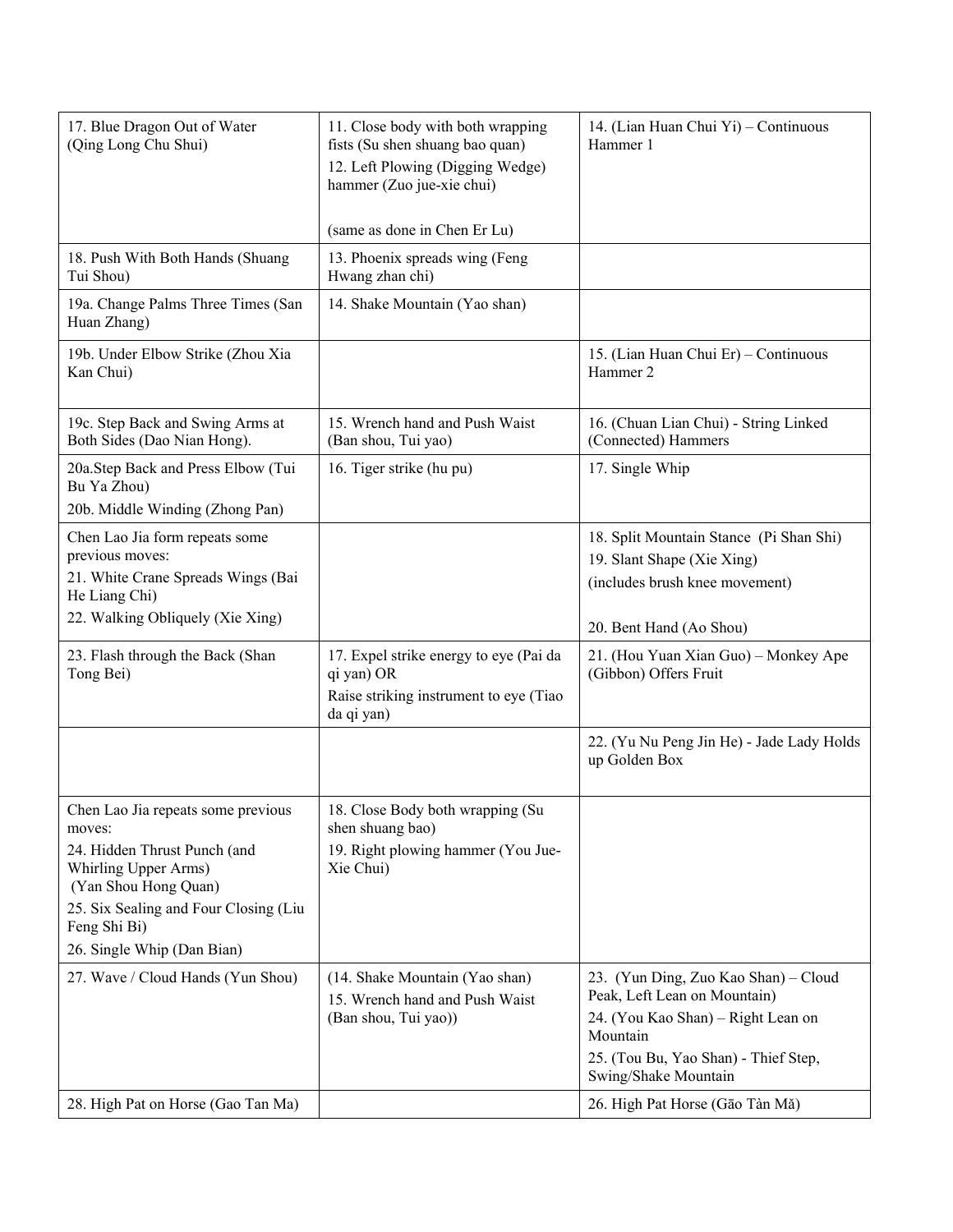| 29. Brushing Right Foot (You Tsa<br>Jiao)                                    |                                                                                         | 27. Right Flying Kick (You Fei Jiao)<br>28. Left Flying Kick (Zuo Fei Jiao) |
|------------------------------------------------------------------------------|-----------------------------------------------------------------------------------------|-----------------------------------------------------------------------------|
| 30. Brushing Left Foot (Zuo Tsa Jiao)                                        |                                                                                         |                                                                             |
| 31. Kicking With the Left Heel and<br>Following (Zuo Deng Yi Gen)            |                                                                                         |                                                                             |
| 32. Advance with Twist Steps (Qian<br>Tang Ao Bu)                            | 20a. Cross-shape wide steps (Shi-zi<br>Kuo Bu)                                          |                                                                             |
| 33. Pounding the Ground (Zhi Di<br>Quan) OR                                  | 20b. Cross-shape dashing fist (Shi-zi<br>dong quan) OR                                  |                                                                             |
| Grasp & Hit (Shen Xian Yi Bao Zhua)                                          | Front and back striking fist (Qian hou<br>zhung quan)                                   |                                                                             |
| 34. Double Jump Kick (Ti Er Qi)                                              | 21a. Double Jump Kick (Ti Er Qi)                                                        |                                                                             |
|                                                                              | 21b. Circle elbow (Pan Zhou)                                                            |                                                                             |
|                                                                              | 22. Empty step show palm (Xu bu<br>liang zhang)                                         |                                                                             |
| 35. Protect-the-Heart Fist (Hu Xin<br>Quan)                                  | 23. Black Tiger Pulls out Heart (Hei<br>Hu tao xin)                                     |                                                                             |
| 36. Tornado Foot (Xuan Feng Jiao)                                            | 24. Two Lifting flying Feet (Er qi fei                                                  |                                                                             |
| 37. Kicking with the Right Heel and<br>Following (You Deng Yi Gen)           | jiao)                                                                                   |                                                                             |
| 38. Hidden Thrust Punch (and<br>Whirling Upper Arms) (Yan Shou<br>Hong Quan) | 25. Elaborate Ground Cannon (Zhui di<br>pao)                                            |                                                                             |
| 39. Small Capturing and Hitting (Xiao<br>Qin Da)                             | (22. Empty step show palm (Xu bu<br>liang zhang))                                       |                                                                             |
| 40. Embracing Head and Pushing<br>Mountain (Bao Tou Tui Shan)                | (found in Luohan 13 postures)                                                           |                                                                             |
| Chen Lao Jia repeats some previous<br>moves:                                 | 1. Scoop Moon from Ocean Bottom<br>(Hai di lao yue)<br>2. Head-on wrenching hand (Ying- |                                                                             |
| 41. Six Sealing and Four Closing (Liu                                        | mian ban shou)                                                                          |                                                                             |
| Feng Shi Bi)<br>42. Single Whip (Dan Bian)                                   | 3a. Pull up hidden block (Liao Yin Jie)<br>or Pull Up Genitals & Cut Off                | 29. (Dān Biān) - Single Whip                                                |
| 43. Forward Move (Qian Zhao)                                                 |                                                                                         | 30. (Qian Hou Hong) - Forward Backward                                      |
| 44. Backward Move (Hou Zhao)                                                 |                                                                                         | <b>Blast</b>                                                                |
| 45. Parting the Wild Horse's Mane (Ye<br>Ma Fen Zhong)                       |                                                                                         | 31. (Yě Mǎ Fēn Zōng) - Wild Horse Parts<br>its Mane                         |
| SOME Chen lineage repeat previous<br>moves here:                             |                                                                                         |                                                                             |
| 46. Six Sealing and Four Closing (Liu<br>Feng Shi Bi)                        |                                                                                         |                                                                             |
| 47. Single Whip (Dan Bian)                                                   |                                                                                         |                                                                             |
| 48. Fair Maiden Works Shuttles (Yu                                           | (found in Xiao Hong Quan)                                                               | 32. (Gan Ma, San Chui) - Pursuing Horse,                                    |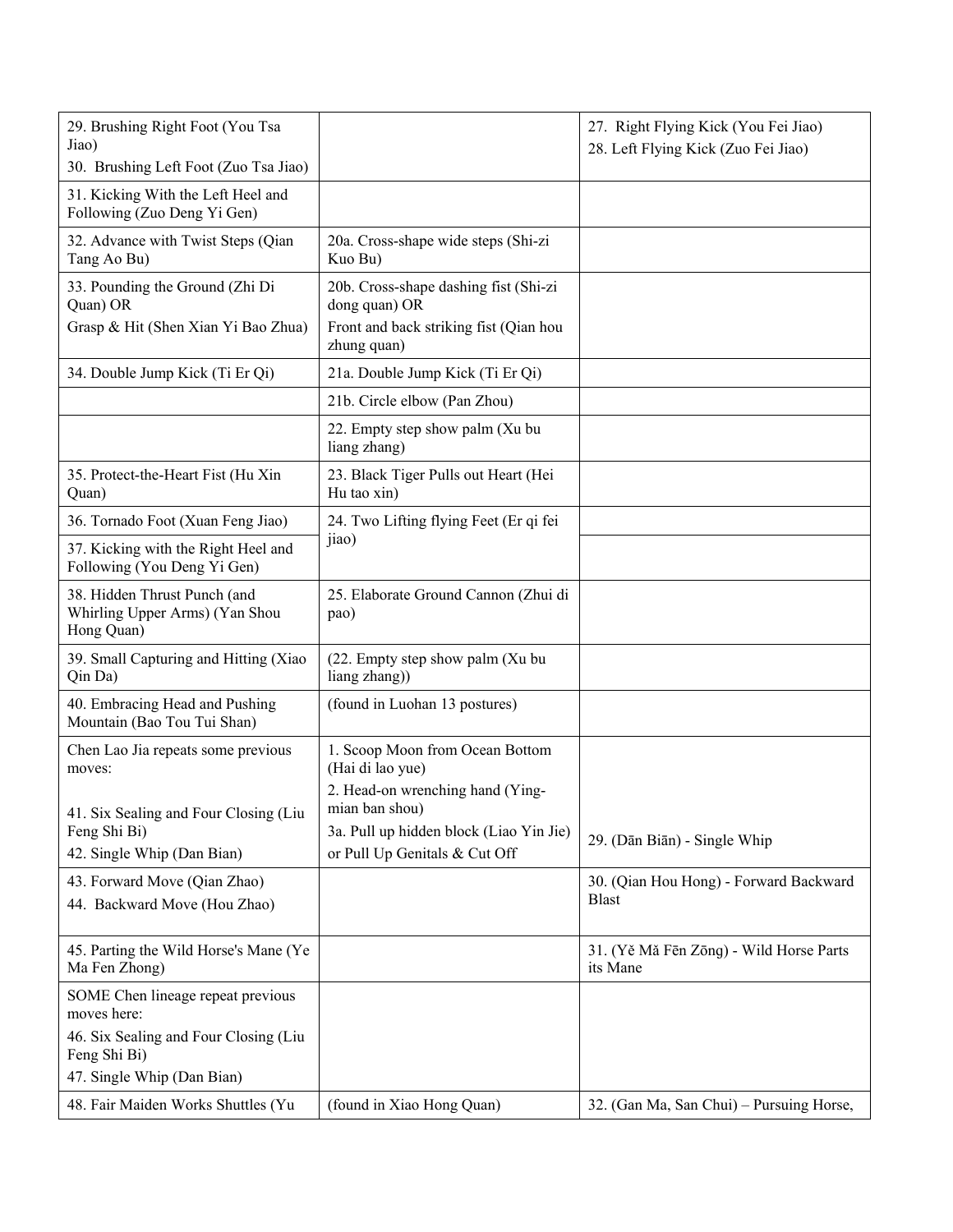| Nu Chuan Suo)                                                                                                                                |                                                                                                     | Three Hammers                                                                                                                                                                                                                                                                                                                                                                                                                                                                                                                                                                                                                                                                                                            |
|----------------------------------------------------------------------------------------------------------------------------------------------|-----------------------------------------------------------------------------------------------------|--------------------------------------------------------------------------------------------------------------------------------------------------------------------------------------------------------------------------------------------------------------------------------------------------------------------------------------------------------------------------------------------------------------------------------------------------------------------------------------------------------------------------------------------------------------------------------------------------------------------------------------------------------------------------------------------------------------------------|
| 49. Lazily Tying Coat (Lan Zha Yi)                                                                                                           | 26a. Head-on wrenching hand (Yin-<br>mian ban shou)                                                 | 33. (Zhan Shou) - Unfolding Hand<br>34. (Shi Zi Shou) - Cross Hands                                                                                                                                                                                                                                                                                                                                                                                                                                                                                                                                                                                                                                                      |
| Chen Lao Jia REPEATS previous<br>moves:<br>50. Six Sealing and Four Closing (Liu<br>Feng Shi Bi)<br>51. Single Whip (Dan Bian)               | REPEATS these moves<br>26b. Pull up hidden block (Liao Yin<br>Jie)<br>or Pull Up Genitals & Cut Off | 35. (Dun Hu) - Crouching Tiger                                                                                                                                                                                                                                                                                                                                                                                                                                                                                                                                                                                                                                                                                           |
| 52. Cloud Hands (Yun Shou)                                                                                                                   |                                                                                                     |                                                                                                                                                                                                                                                                                                                                                                                                                                                                                                                                                                                                                                                                                                                          |
| 53. Swing Foot (Bai Jiao)                                                                                                                    |                                                                                                     | (does this later in the routine)<br>54. (Shuang Bai Lian) - Double Swinging<br>Lotus (kick)                                                                                                                                                                                                                                                                                                                                                                                                                                                                                                                                                                                                                              |
| 54. Shake Foot and Fall into Split (Die<br>Jiao Da Cha)<br>also called: Swallow Dragon<br>Swing The Foot And Drop Down (Bai<br>Jiao Die Cha) | 26b. Swallow takes water (Yan-zi qu<br>shui)                                                        | (does this later in the routine)<br>55. (Xia Shi) – Descending Stance<br>56. (Chong Tian Bao) – Soar to Heaven<br>Cannon                                                                                                                                                                                                                                                                                                                                                                                                                                                                                                                                                                                                 |
| 55. Golden Rooster Stands on One<br>Leg (Jin Ji Du Li)                                                                                       | 27. Overlord observes battle formation<br>(Ba-wang guan zhen)                                       | 36. (Jīn Jī Dú Lì) - Golden Rooster<br><b>Independently Stands</b>                                                                                                                                                                                                                                                                                                                                                                                                                                                                                                                                                                                                                                                       |
|                                                                                                                                              |                                                                                                     | 37. (Er Qi Jiao) - Two Lifting Kicks<br>38. (Jin Hou Zhan Yan) – Golden Ape<br>Unfolds (into) Eyes<br>39. (Tuo Qiang Shi) - Support (with palms)<br><b>Snatching Stance</b><br>40. (Pan Hu Zhou) – Flat Tiger (fierce)<br>Elbow                                                                                                                                                                                                                                                                                                                                                                                                                                                                                          |
|                                                                                                                                              |                                                                                                     | 41. (Bo Wang Guan Zhen) – Bo Wang<br>Observes (row of) Troops<br>42. (Zuo Tan Tui) - Left Spring Kick<br>43. (Dui Qi Xing) – Facing Seven Star<br>44. (Qi Shen, Heng Chuai) - Lift Body,<br>Across (horizontal) Trampling kick<br>45. (Pi Shan Shi) - Split Mountain Stance/<br>46. (Bao Bu, Si) – Wrapping Step, Tear<br>(ends like Needle at Sea Bottom)<br>47. (Tong Bei Chui) – Through the Back<br>Hammers<br>48. (Zhen Jiao Shi) - Earthquake Kick<br>Stance/Style<br>49. (Bái Shé Tǔ Xin) – White Snake Spits<br>out Letter (like Yang TJQ posture)<br>50. (Zuo Kao Shan) Left Lean on Mountain<br>51. (You Kao Shan) – Right Lean on<br>Mountain<br>(like Cloud Hands)<br>52. (Lao Hu Chu Xue) – Old Tiger Exits |
|                                                                                                                                              |                                                                                                     | Cave                                                                                                                                                                                                                                                                                                                                                                                                                                                                                                                                                                                                                                                                                                                     |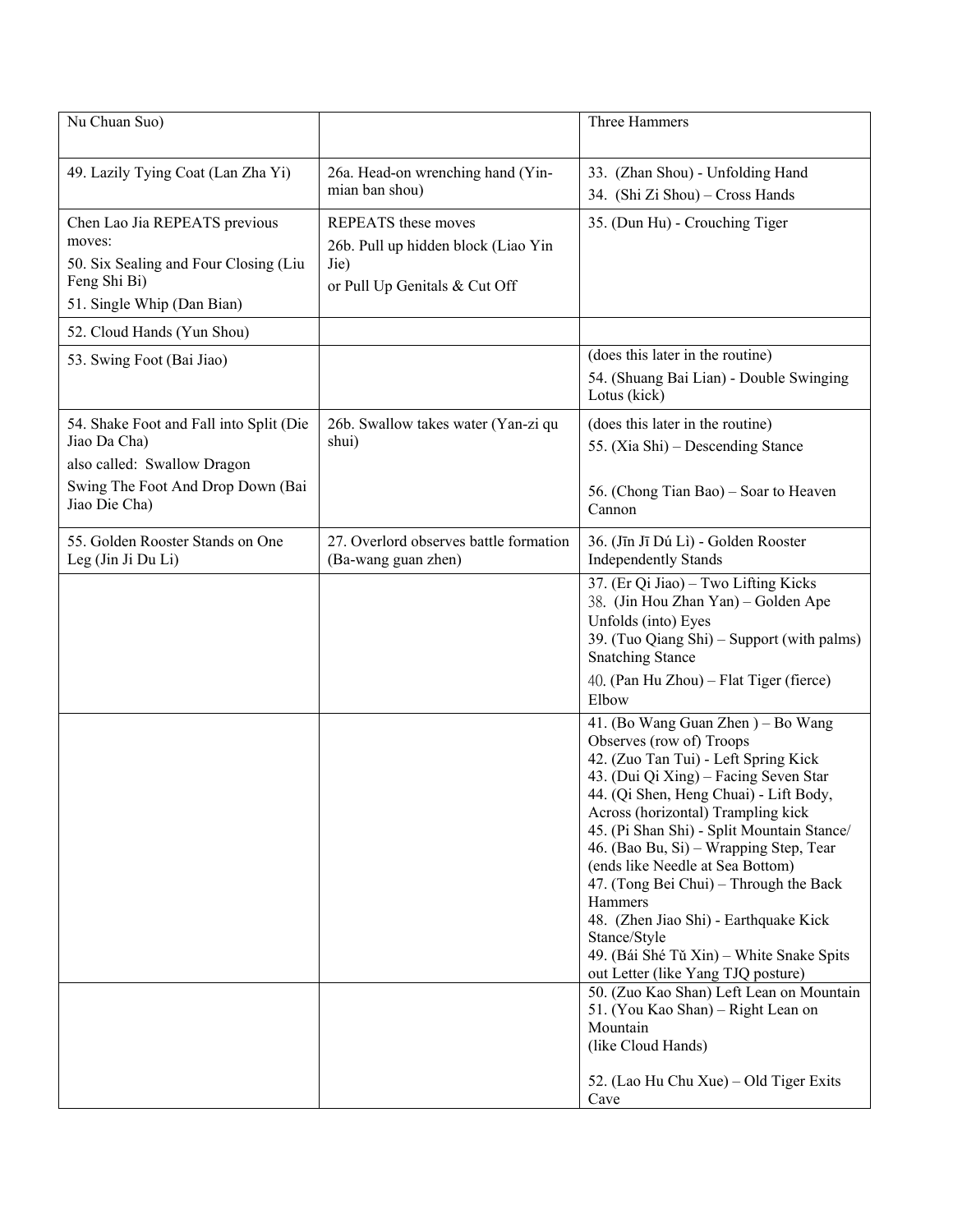|                                                                        |                                                               | 53. (Yao Zhi Zuan Lin) – Sparrow Hawk<br>Pierces the Forest          |
|------------------------------------------------------------------------|---------------------------------------------------------------|----------------------------------------------------------------------|
|                                                                        |                                                               | (like Xingyi Quan Sparrow Hawk)                                      |
|                                                                        |                                                               | 54. (Shuang Bai Lian) - Double Swinging<br>Lotus (kick)              |
|                                                                        |                                                               | 55. (Xia Shi) – Descending Stance                                    |
|                                                                        |                                                               | 56. (Chong Tian Bao) – Soar to Heaven                                |
|                                                                        |                                                               | Cannon<br>(exactly same as in Chen Yi Lu)                            |
|                                                                        |                                                               |                                                                      |
|                                                                        |                                                               | 57. (Dān Biān) - Single Whip                                         |
|                                                                        |                                                               | 58. (Hui Tuo Wang Yue) - Turn Back<br>Head, Look towards the Moon    |
| Chen Lao Jia form REPEATS these                                        |                                                               | REPEATS these moves as well                                          |
| movements :                                                            |                                                               | 59. Single Whip                                                      |
|                                                                        |                                                               | 60. Split Mountain Stance (Pi Shan Shi)                              |
| 56. Stepping Back and Wrapping                                         |                                                               | 61. Slant Shape (Xie Xing)                                           |
| Upper Arms (Dao Juan Hong)                                             |                                                               | (includes brush knee movement)                                       |
| 57. White Crane Spreads Wings (Bai<br>He Liang Chi)                    |                                                               | 62. Bent Hand (Ao Shou)                                              |
| 58. Walking Obliquely (Xie Xing)                                       |                                                               | 63. (Hou Yuan Xian Guo) – Monkey Ape<br>(Gibbon) Offers Fruit        |
| 59. Flashing Turn to Back (Shan Tong<br>Bei)                           |                                                               | 64. (Yu Nu Peng Jin He) - Jade Lady Holds<br>up Golden Box           |
| 60. Hidden Thrust Punch and Whirling<br>Upper Arm (Yan Shou Hong Quan) |                                                               | 65. (Yun Ding, Zuo Kao Shan) - Cloud<br>Peak, Left Lean on Mountain) |
| 61. Six Sealing and Four Closing (Liu<br>Feng Si Bi)                   |                                                               | 66. (You Kao Shan) – Right Lean on                                   |
| 62. Single Whip (Dan Bian)                                             |                                                               | Mountain                                                             |
| 63. Cloud Hands (Yun Shou)                                             |                                                               | 67. (Tou Bu, Yao Shan) - Thief Step,<br>Swing/Shake Mountain         |
| 64. High Pat on Horse (Gao Tan Ma)                                     |                                                               | 68. High Pat Horse (Gão Tàn Mă)                                      |
| 65a. Cross Feet (Shi Zi Jiao)                                          |                                                               | 69. (Bai Ma Gui Dao) – White Horse                                   |
| also called: Reverse sweep with Right<br>Leg Crossing.                 |                                                               | Kneels on the Path                                                   |
| 66. Punch the Groin (Zhi Dang Chui)                                    | 28. Pull out kneecap Hammer<br>(Tao bin Chui)                 | 70. (Shi Zi Jiao) - Cross Kick                                       |
|                                                                        |                                                               | (these 2 moves are done in reverse order of<br>the Chen Yi Lu)       |
| 67. Monkey Presents Fruit<br>(Yuan Hou Xian Guo)                       |                                                               | 71. (Dao Bu, Yun Ding) – Inverted Step,<br>Cloud Peak                |
| 68. Single Whip (Dan Bian)                                             |                                                               | 72. (Xie Dān Biān) – Slanted Single Whip                             |
| 69. Dragon hacks ground (Que Di<br>Long)                               |                                                               |                                                                      |
| 70. Stepping Forward to Form the<br>Seven Stars (Shang Bu Qi Xing)     | 29. Grind waist, pull out rib hammer<br>(Mo yao tao lei chui) | 73. (Zuo Qi Xing) – Left Seven Star                                  |